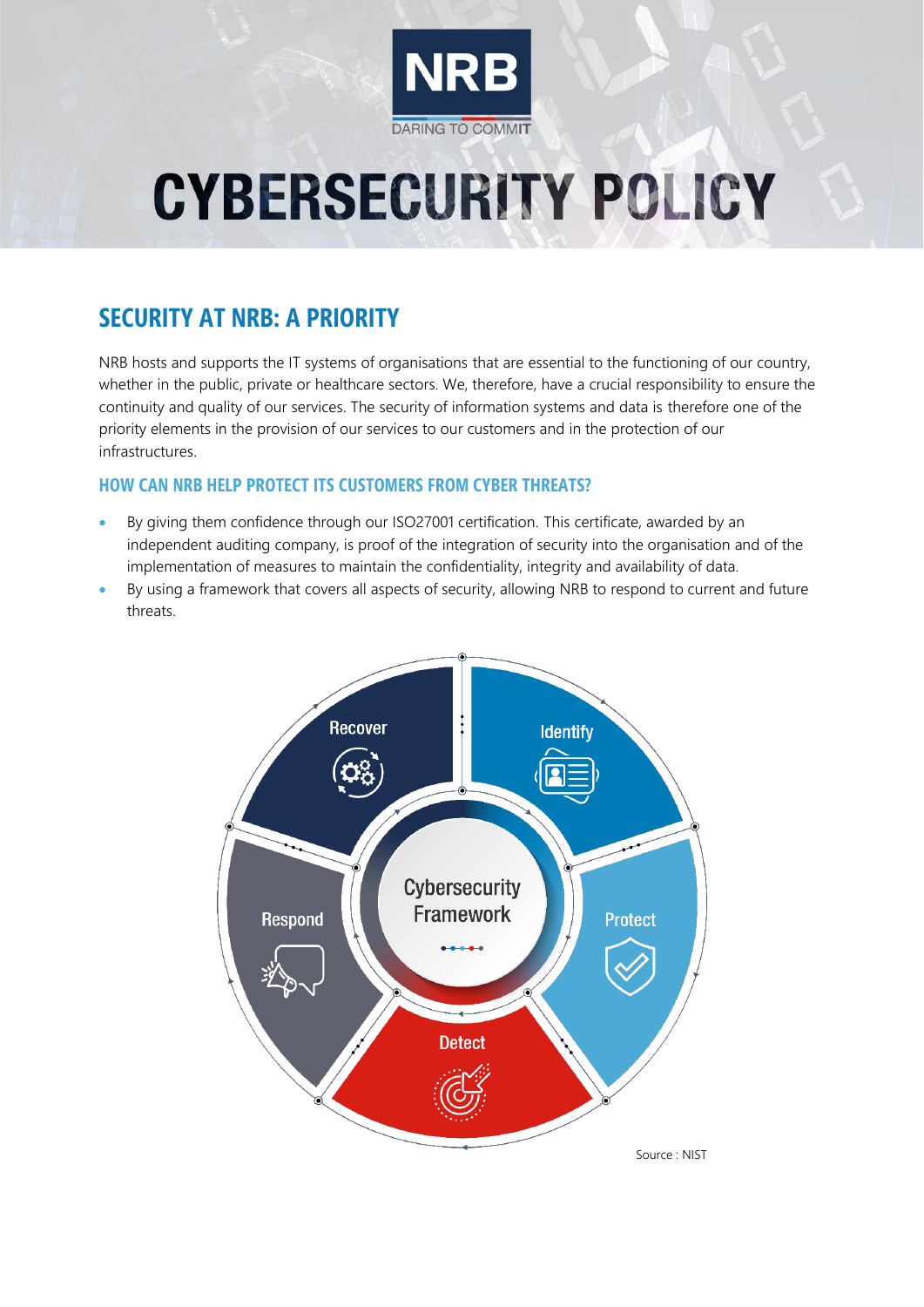#### **THIS FRAMEWORK IS BASED ON FIVE FUNCTIONS. THESE ALLOW TO ORGANISE THE CYBERSECURITY ACTIVITIES:**

**Identify**: Develop a common understanding to manage risks on data, assets and systems.

**Protect**: Develop and implement appropriate countermeasures to ensure the protection and availability of critical services.

**Detect**: Develop and implement activities to detect the occurrence of cybersecurity events.

**React**: Develop and implement appropriate activities to follow up on a detected cybersecurity event.

**Recover**: Develop and implement appropriate activities to maintain resilience and restore services and data disrupted by a cybersecurity event.

### **HOW IS THIS FRAMEWORK IMPLEMENTED AT NRB?**

| <b>FONCTION</b> | <b>OBJECTIFS ET ACTIVITÉS</b>                                                                                                                                                                                                                                                                                                                                                                                                                                                                                                                                                                                                                              |
|-----------------|------------------------------------------------------------------------------------------------------------------------------------------------------------------------------------------------------------------------------------------------------------------------------------------------------------------------------------------------------------------------------------------------------------------------------------------------------------------------------------------------------------------------------------------------------------------------------------------------------------------------------------------------------------|
| Identify        | NRB has a security policy and an organisation with three lines of defence (Operational Security,<br>٠<br>Governance/Piloting and Internal Audit)<br>NRB complies with GDPR*/NIS*/ISO27001.<br>÷<br>NRB has a risk management process with its own methodology based on ISO27005, recurring<br>ä,<br>analyses and action plans.<br>NRB conducts an ongoing assessment of emerging cyber threats.<br>Based on the information provided by the client, NRB integrates the client's critical services and<br>ä,<br>assets into its processes.<br>Together with the customer, NRB defines the organisation and communication channels with<br>regard to safety. |
| Protect         | NRB's Data Centres have been designed and are operated to ensure security and continuity<br>÷,<br>(Tier 3+ Uptime Institute level).<br>Data storage is secured with encryption.<br>The data is saved, and the integrity of the backups is checked.<br>۰<br>Disaster Recovery plans are in place and, at least annually, tested<br>۰<br>Hardening and patching are ensured through our vulnerability management process.<br>۰<br>All NRB employees undergo continuous safety training.<br>۰                                                                                                                                                                 |
| <b>Detect</b>   | The NRB network is permanently monitored, and any abnormal behaviour with respect to the<br>ä,<br>defined baselines generates an alert.<br>End-user activities are monitored to detect abnormal access attempts.<br>٠<br>Security events are collected from critical sources and correlated by our 'Security Information<br>and Event Management' tool.<br>Security events and alerts are analysed 24/7 by our Security Operation Center.<br>۰<br>Anti-malware is active on workstations, mail/web gateways and firewalls.<br>۰<br>Vulnerability scans are performed on a recurring basis.                                                                 |